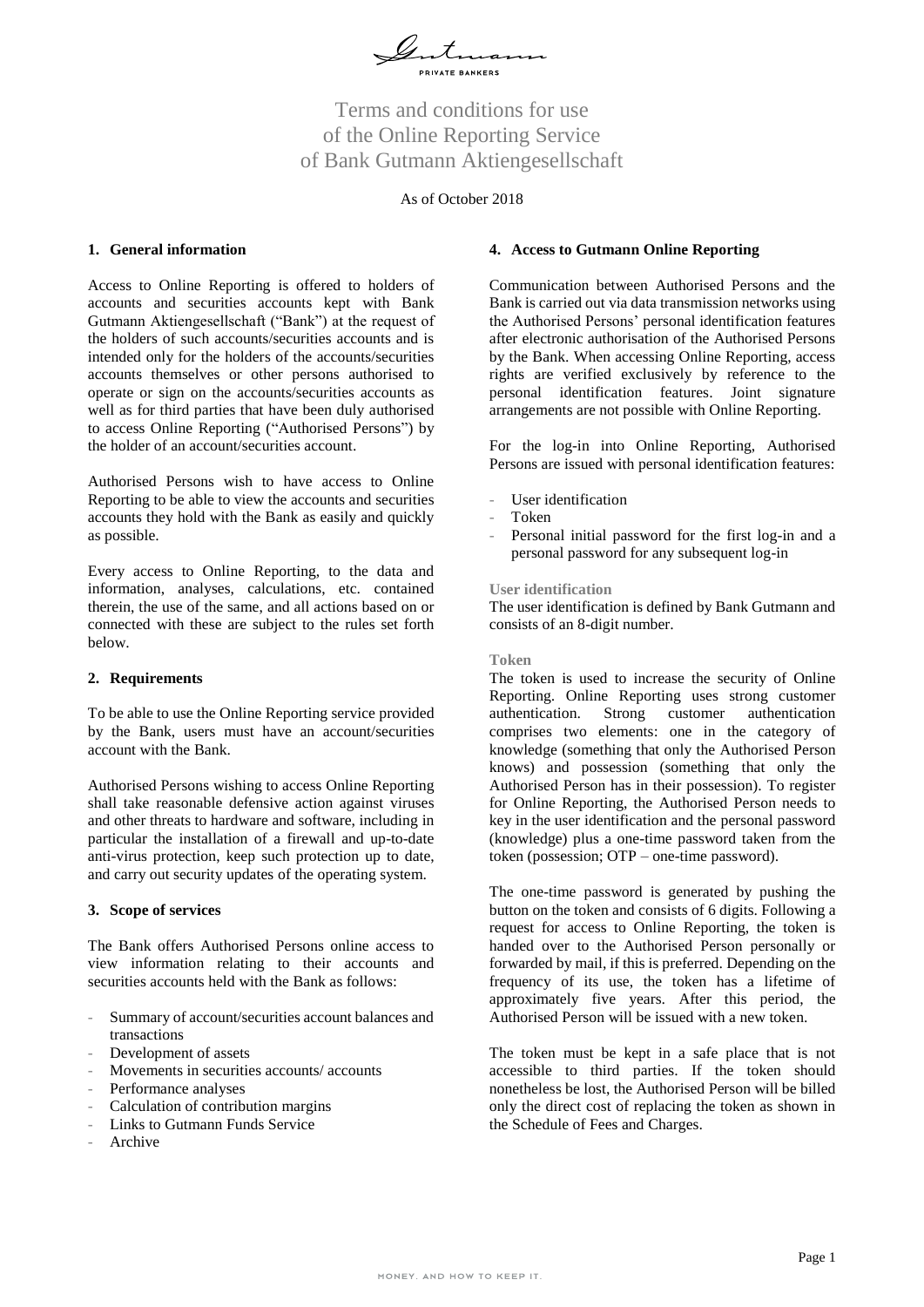

# Terms and conditions for use of the Online Reporting Service of Bank Gutmann Aktiengesellschaft

# As of October 2018

**Personal initial password and personal password** After the first log-in to Online Reporting, the personal initial password must be changed by the Authorised Person. From then on, the Authorised Person may change their personal password at any time under Settings.

Should the Authorised Person be unable to remember their password, they may request to be issued with a new password at any time when logging into Online Reporting by using the "forgotten password" function.

# **5. Duties of care and diligence; blockage**

The Authorised Person shall make sure that the personal identification features named above are kept in a safe place, are kept secret and will not be passed on to any unauthorised third parties. With regard to personal identification features, account information service providers are deemed to be authorised third parties. If personal identification features are lost or if there is reason to suspect that an unauthorised person has gained knowledge of personal identification features that might enable them to access Online Reporting, the Bank must be notified by sending an email to [onlinereporting@gutmann.at](mailto:onlinereporting@gutmann.at) or calling the telephone number +43-1-502 20-496 during banking hours or leaving a message in Online Reporting under the menu item "Message to the client relationship manager". During its banking hours, the Bank will immediately block personal identification features.

The account holder is responsible for ensuring that the Authorised Persons chosen by them are aware of and comply with their duties of care and diligence.

The Bank has the right to block access to Online Reporting without consulting with the Authorised Person if

- *-* this is justified by objective reasons relating to the security of Online Reporting
- *-* the Bank has reason to suspect that Online Reporting and/or the personal identification features are being used in an unauthorised or fraudulent manner

The bank shall notify the Authorised Person prior to, but in any event immediately after such blocking, stating the reasons therefor and using the means of communication agreed with the Authorised Person, unless notification of the blocking or of the reasons for such blocking would violate orders issued by a court of law or an administrative authority or would run counter to Austrian or Union regulations or objective security considerations.

As soon as the reasons for the blocking no longer apply, the Bank shall lift the block again.

After three consecutive failed log-in attempts, the Authorised Person will be locked out temporarily (soft lock). For security reasons, the duration of such lock-out will increase exponentially after each failed log-in attempt. After nine consecutive failed log-in attempts the Authorised Person will be locked out permanently (hard lock).

In such a case, the Authorised Person must request their client relationship manager to lift the lock.

Access may also be blocked at the express request of an Authorised Person. In addition, the account holder has the right to have access to his accounts and securities accounts blocked for all other Authorised Persons.

# **6. Availability**

The Authorised Person may access Online Reporting 24 hours a day. Access to Online Reporting may be restricted temporarily from time to time due to maintenance and service work. Whenever such restrictions have to be imposed, the Bank will, as far as possible, notify Authorised Persons, e.g. by making announcements to this effect on the website used by the Bank for Online Reporting.

# **7. Liability**

The Bank shall not be liable to the Authorised Person for any damage caused by an independent third party or otherwise by an inevitable event that is attributable neither to any defect in the condition nor to any malfunction of the means used by the Bank for automation-supported data processing.

In the event of any damage that may be sustained due to failure to establish a connection to the Bank or the temporary outage of the Bank's Online Reporting systems, the Bank shall not be liable for slight negligence

If an Authorised Person discloses his personal identification features to a third party or if an unauthorised third party gains knowledge of the personal identification features due to a violation of a duty of care and diligence on the part of the Authorised Person, the Authorised Person shall bear all consequences and losses arising from misuse until the blockage becomes effective (see 5. above). Once the blockage becomes effective, the Authorised Person shall no longer be liable.